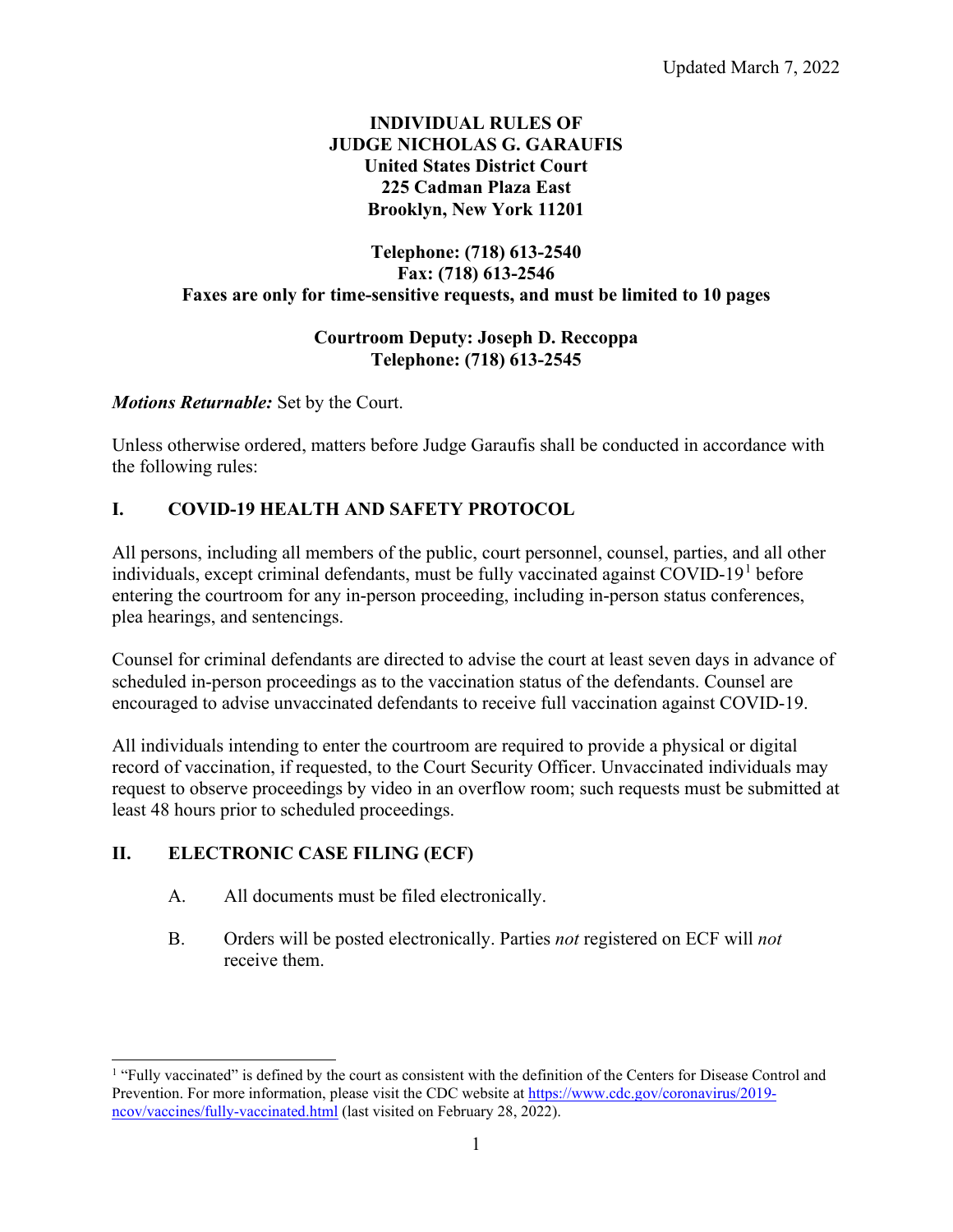- C. Pro se parties are automatically exempt from mandatory electronic filing. However, parties represented by counsel in pro se cases must file documents electronically and mail a hard copy of the documents to the pro se litigant.
- D. Requests by attorneys for an exemption to the mandatory policy will be considered for good cause hardship reasons only and will be reviewed on an individual basis by the assigned United States Magistrate Judge. However, no request will be granted until the attorney has registered for ECF and sought ECF training. Questions regarding ECF filing or training should be directed to Evelyn Levine at (718) 613-2312.
- E. Sealed documents or documents containing sealed/sensitive information must be submitted in hard copy and labeled "File Under Seal," unless the parties have already sought and received leave of court to file sealed papers on ECF.
- F. *Courtesy Copies:*
	- 1. Hard copies of all papers filed electronically, including motions, letters, and stipulations, must be provided to Chambers, except as provided below. All such papers must be *clearly marked* "Courtesy Copy," "Original Filed by ECF," and "Assigned Docket Number \_\_\_\_."

Parties need *not* submit hard copies of the following filings:

- a. Pleadings as defined by Fed. R. Civ. P. 7(a);
- b. Motions, letters, or other filings directed to the magistrate judge assigned to the matter; and
- c. Any papers that are fewer than 15 pages in length (including exhibits).
- 2. Hard copies must be securely bound along the left-hand margin using a method that permits the papers to lie flat when opened.
- 3. All exhibits should be properly tabbed. Exhibits totaling more than 50 pages that accompany legal memoranda should *not* be bound to the brief.
- 4. Parties' non-text exhibits that are impractical to file electronically should, if possible, be submitted as an electronic version on a compact disc to the Clerk's Office (labeled "Original") and to Chambers (labeled "Courtesy Copy"). Related papers that are electronically filed must clearly indicate in what manner the exhibits have been filed.
- 5. Parties proceeding pro se are exempt from the foregoing requirements.
- G. All electronically filed documents should be text-searchable.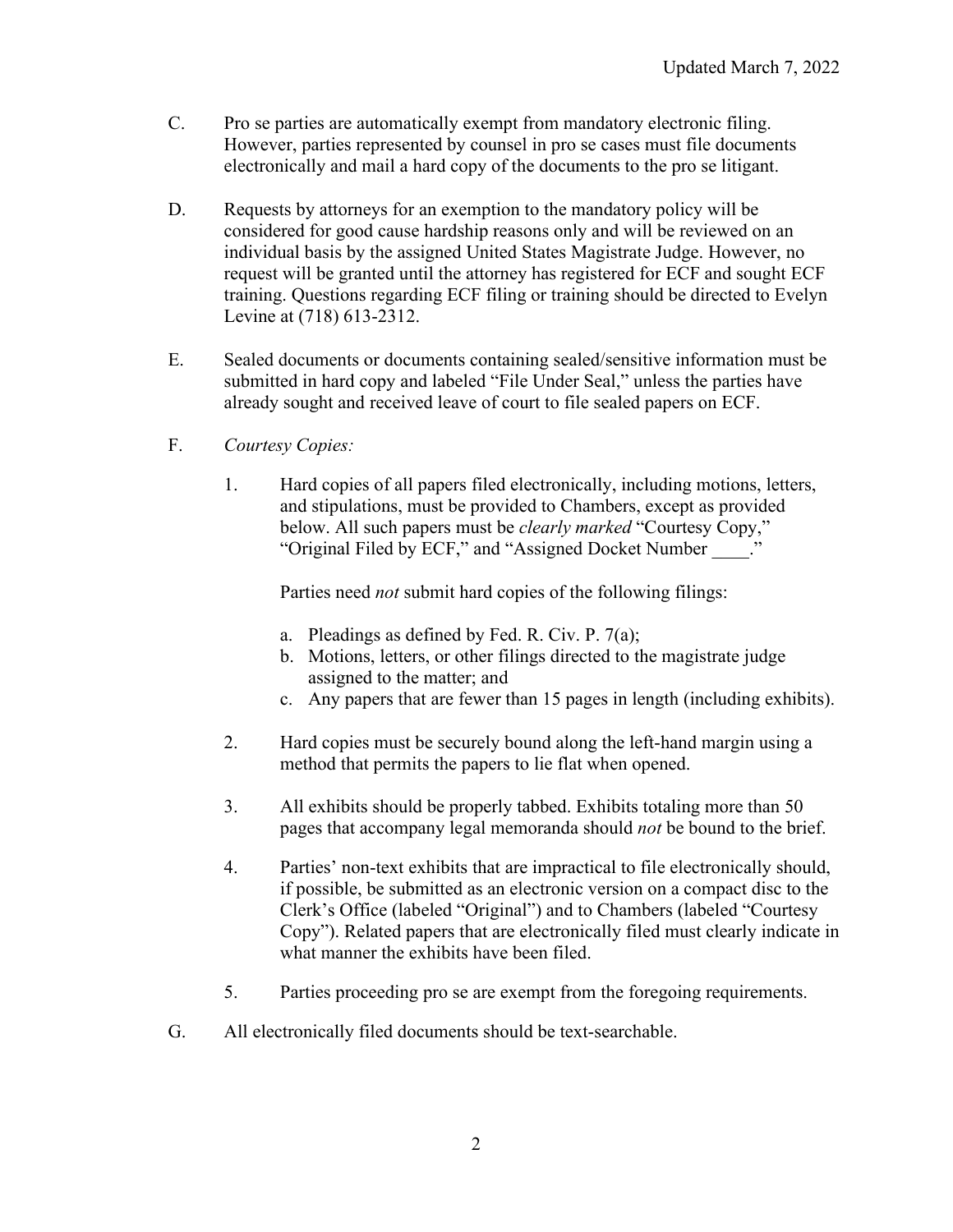# **III. COMMUNICATIONS WITH CHAMBERS**

### A. *Letters*

Except as provided below, communication with Chambers shall be by letter (filed electronically), with copies simultaneously delivered to all counsel. **Letters for extensions of time and other administrative requests that require immediate attention should be sent to Chambers via fax and filed on ECF.** Copies of correspondence between or among counsel shall not be sent to the court.

B. *Telephone Calls*

Except as provided in Rule III(D) below, telephone calls to Chambers are permitted only in situations requiring immediate attention. In such situations only, call Chambers at the number listed above.

C. *Faxes*

Faxes to Chambers are permitted only for time-sensitive requests. Copies must also be faxed or delivered to all counsel. Parties submitting a fax must still file the document electronically, subject to the exemptions set forth in Rule II. **No document longer than 10 pages may be faxed without prior authorization**. *Do not follow with hard copy.*

- D. *Docketing, Scheduling, and Calendar Matters* For docketing, scheduling, and calendar matters, call or email Courtroom Deputy Joseph Reccoppa at (718) 613-2545; joseph\_reccoppa@nyed.uscourts.gov.
- E. *Request for Adjournments or Extensions of Time* **All requests for adjournments or extensions of time** *must* **be filed on ECF**, and must state:
	- 1. The original date;
	- 2. The number of previous requests for adjournment or extension;
	- 3. Whether these previous requests were granted or denied;
	- 4. Whether the adversary consents, and, if not, the reason given by the adversary for refusing to consent;
	- 5. The proposed rescheduled date, if pertaining to a request for extension; and
	- 6. Whether the adjournment or extension affects any other scheduled dates. If so, the party must provide a proposed Revised Scheduling Order.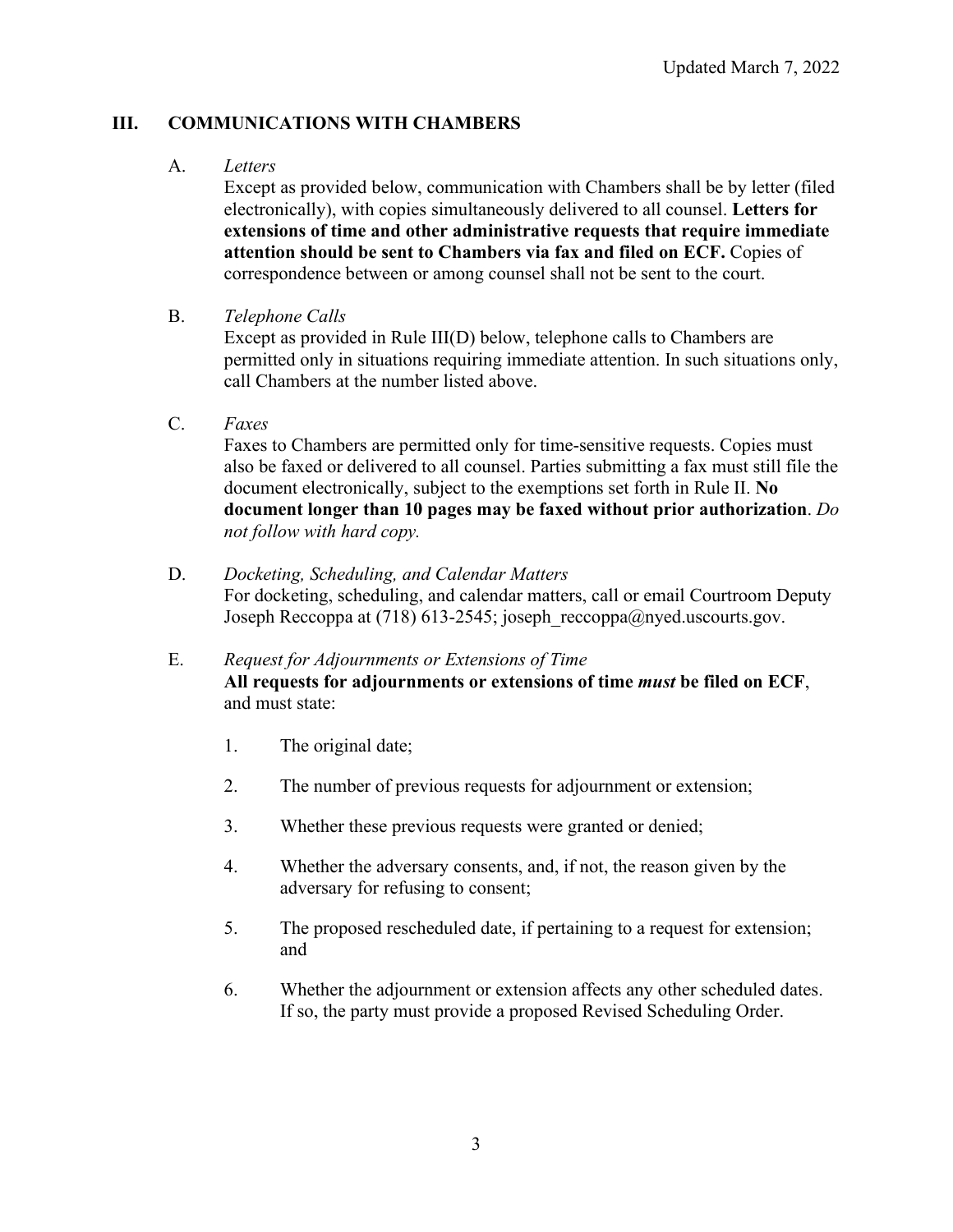**Requests for adjournment of a court appearance must, absent an emergency, be made at least 48 hours prior to the scheduled appearance.** Requests for extension of a deadline must, if possible, be made at least 48 hours prior to the scheduled deadline. All requests for adjournments or extensions made within 48 hours of the scheduled appearance or deadline must explain why the party was unable to make the request earlier.

# **IV. COURT APPEARANCES**

The court does not permit any attorneys other than counsel of record to appear on behalf of a party, and all attorneys who appear for any proceeding must be knowledgeable about, and prepared to discuss, any aspect of the case. **Per diem counsel are not permitted to appear for any purpose.** Counsel of record who anticipate being unable to attend a scheduled proceeding should request an adjournment in accordance with the procedure set forth in Rule II.E.

## A. *Participation of Junior Lawyers*

The court believes it is important to provide substantive opportunities to junior lawyers, and that the benefits of doing so will accrue to all members of the profession and their clients. To that end, the court strongly encourages litigants to permit junior lawyers to be active participants in court proceedings, including but not limited to pre-motion conferences, pre-trial conferences, oral argument of motions, evidentiary hearings, and examination of witnesses at trial. To facilitate these experiences, the court will permit multiple attorneys to argue different issues for each party.

The court recognizes that the decision of who conducts each proceeding is with the lawyer in charge of each case, and ultimately the represented party. In any appearance, all attorneys must have authority to bind the party they represent consistent with the proceeding and should be prepared to address any matters likely to arise. The counsel of record must still also appear alongside any participating junior lawyer, unless counsel has separately sought and received permission not to appear.

## **V. CIVIL MOTIONS**

## A. *Pre-Motion Conferences in Civil Cases*

- 1. For discovery motions, follow Local Civil Rules 6.4 and 37.3.
- 2. **Except as provided in Rule V(A)(5) below, for any dispositive motion (except a motion for default judgment), motion for a change of venue, or motion to amend a pleading pursuant to Fed. R. Civ. P. 15 (where leave of court is needed), a pre-motion conference is required.** 
	- a. The movant shall write to the court requesting such conference, with a brief description of the grounds for such motion. Opposition to requests for a pre-motion conference will not be considered; however, the party that will oppose the contemplated motion may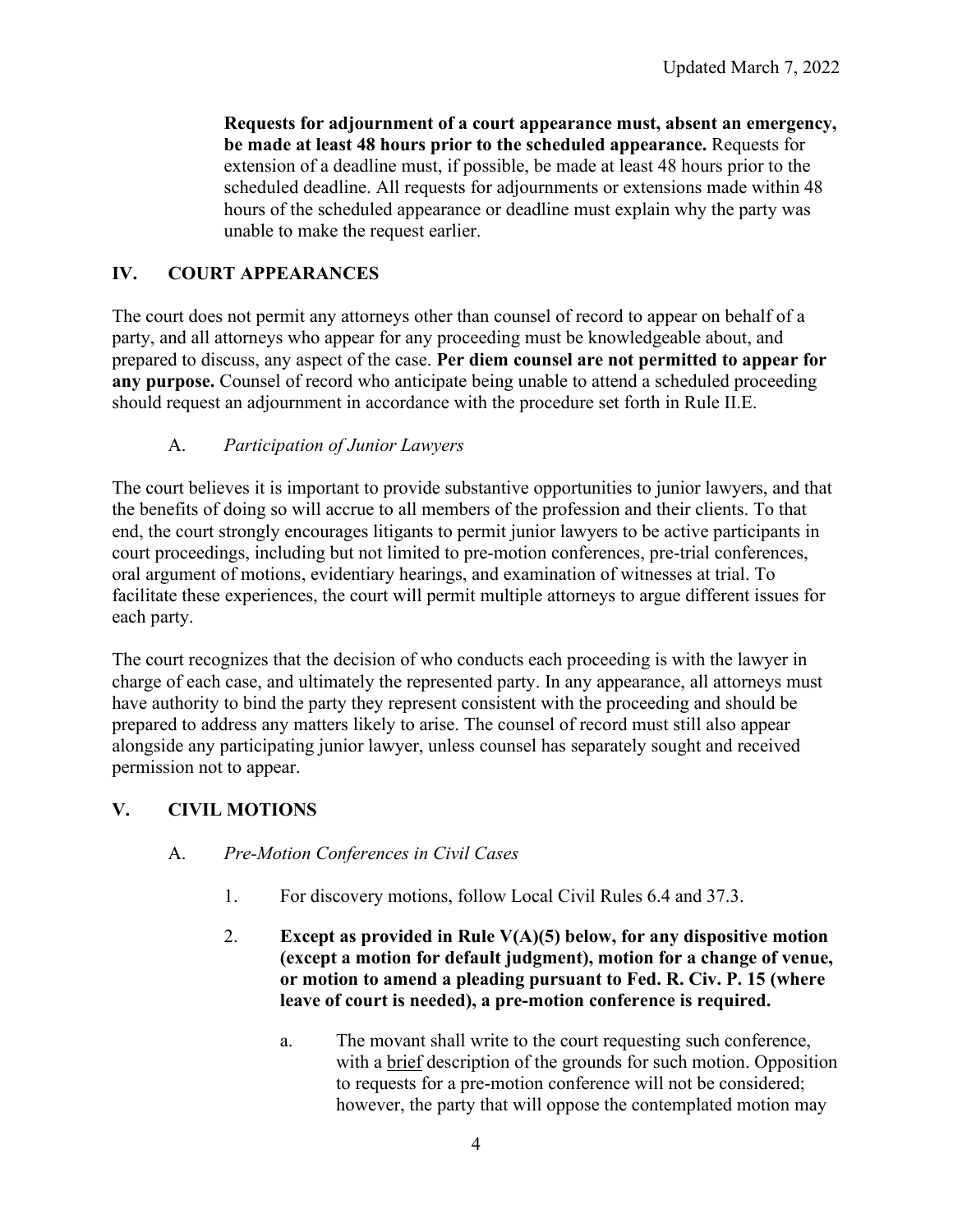file a brief letter setting forth its position on the issues identified in the movant's submission.

- b. All motions for a change of venue or to amend a pleading pursuant to Fed. R. Civ. P. 15 must specify whether the opposing party's consent to the motion was sought or obtained.
- 3. If a party wishes to make a motion of the type listed in Rule  $V(A)(2)$ before filing its answer, that party shall request an extension of its time to answer simultaneous with its application for a pre-motion conference.
- 4. No pre-motion conference shall be required for post-trial motions, motions to remand, motions for reconsideration, pro se habeas corpus/prisoner petitions, social security appeals, bankruptcy appeals, or objections to Reports and Recommendations.
- 5. If any party concludes in good faith that delaying the filing of a motion, in order to comply with any aspect of these individual practices, will deprive the party of a substantive right, the party may file the motion within the time required by the Federal Rules of Civil and/or Appellate Procedure, together with an explanation of the basis for the conclusion.
- B. *Filing of Motion Papers (the "Bundling Rule")*
	- 1. **Except as provided in Rule V(B)(4) below, no motion papers shall be filed until the motion has been fully briefed.** The notice of motion and all supporting papers are to be served on the other parties in accordance with the briefing schedule, and shall include a cover letter setting forth whom the movant represents and the papers being served.
	- 2. **Once the motion is fully briefed, the original moving party shall be responsible for filing the full set of papers on ECF** and, as necessary, providing Chambers with a full set of courtesy copies of the motion papers together with a cover letter specifying each document in the package. The adversary is responsible for providing the movant with a courtesy copy of its opposition papers for inclusion in the submission to Chambers. A copy of the cover letter shall be sent to the assigned magistrate judge and to opposing counsel. Courtesy copies must conform to Rule II(F).
	- 3. Subject to court approval, the parties are to suggest their own briefing schedule. Approval may be given at the pre-motion conference or by subsequent order. No party is to serve any motion papers prior to obtaining court approval for the schedule. No changes in the approved schedule may be made without court approval.
	- 4. If any party concludes in good faith that delaying the filing of a motion, in order to comply with any aspect of these individual practices, will deprive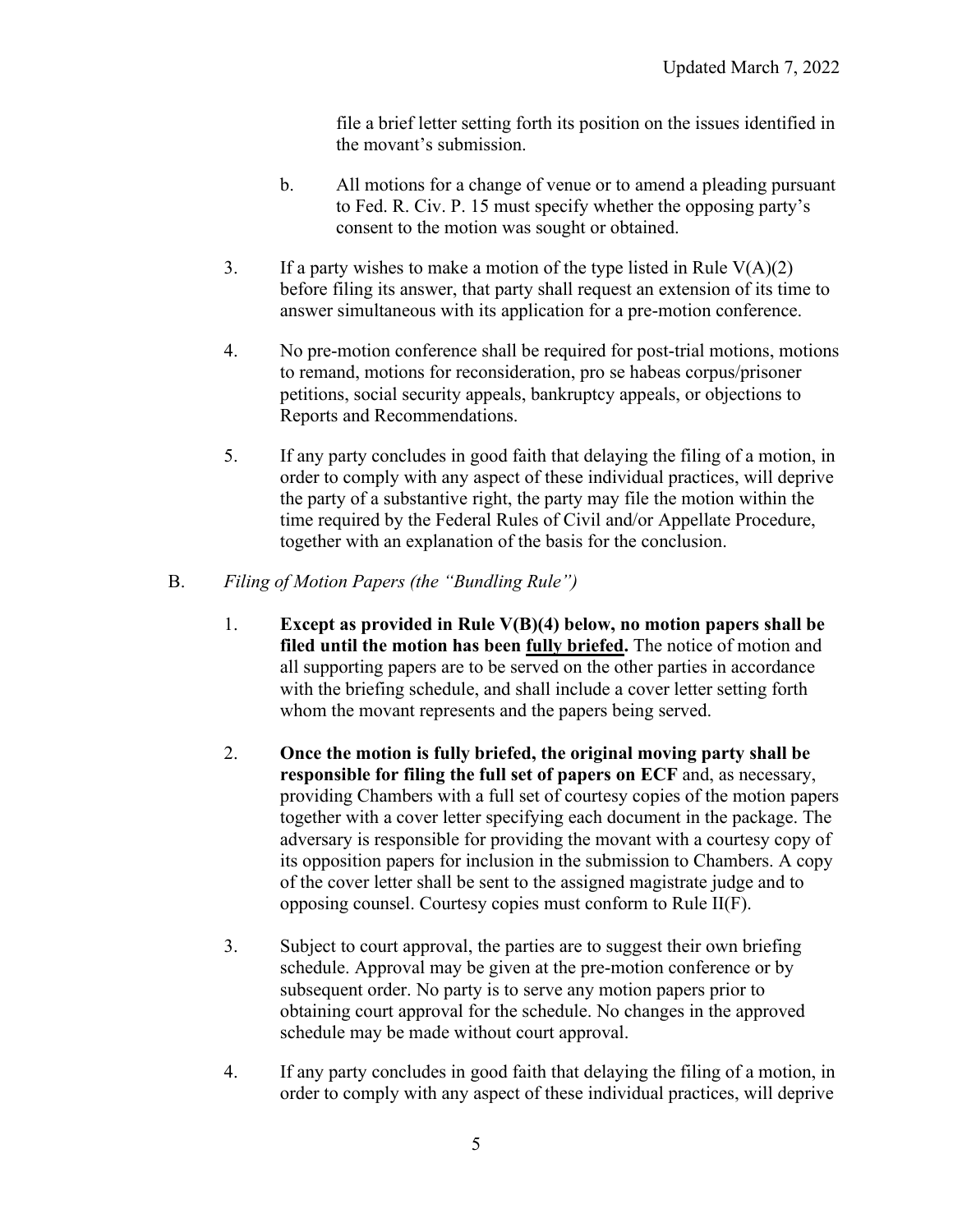the party of a substantive right, the party may file the motion within the time required by the Federal Rules of Civil and/or Appellate Procedure, together with an explanation of the basis of the conclusion.

C. *Memoranda of Law* 

Unless prior permission has been granted, memoranda of law in support of and in opposition to motions are limited to 25 pages and reply memoranda are limited to 10 pages—not including appendices or attachments. Memoranda of 10 pages or more shall contain both a table of contents and a table of authorities. **Memoranda must use Times New Roman 12-point font and must be double-spaced with one-inch margins.** Citations to unreported cases should, to the extent possible, include Westlaw citations, which typically can be used to locate cases on either Westlaw or LEXIS. All memoranda must have the date of service plainly visible on the front cover. No letter briefs shall be permitted.

D. *Oral Argument on Motions*

Parties may request oral argument by letter at the time their moving or opposing papers are filed. The court will determine whether to hear oral argument and, if so, will advise counsel of the argument date. Counsel so advised is responsible for informing all other parties.

### E. *Motions for Reconsideration*

Motions for reconsideration are exempt from Rules V(A) and (B). The moving party shall comply with the filing requirements as set forth in Fed. R. Civ. P. 60 and must include with the motion a mutually agreed-upon date on which the nonmovant's response shall be filed. No brief shall exceed 5 pages.

### F. *Settlement Agreements*

The court will not retain jurisdiction to enforce settlement agreements unless a copy of the settlement agreement is provided to the court together with the stipulation of dismissal. Confidential settlement agreements may be filed under seal.

### G. *Diversity Jurisdiction Cases*

In any action in which subject matter jurisdiction is founded on diversity of citizenship pursuant to 28 U.S.C. § 1332 and in which at least one party is a partnership, limited liability company, trust, or any other type of unincorporated association, the party asserting the existence of such jurisdiction shall, prior to the first in-person appearance in the action, submit to the court a letter setting forth the citizenship of each of the entity's members, partners, shareholders, and/or trustees. **Failure to comply with this provision will result in dismissal of the action without prejudice.**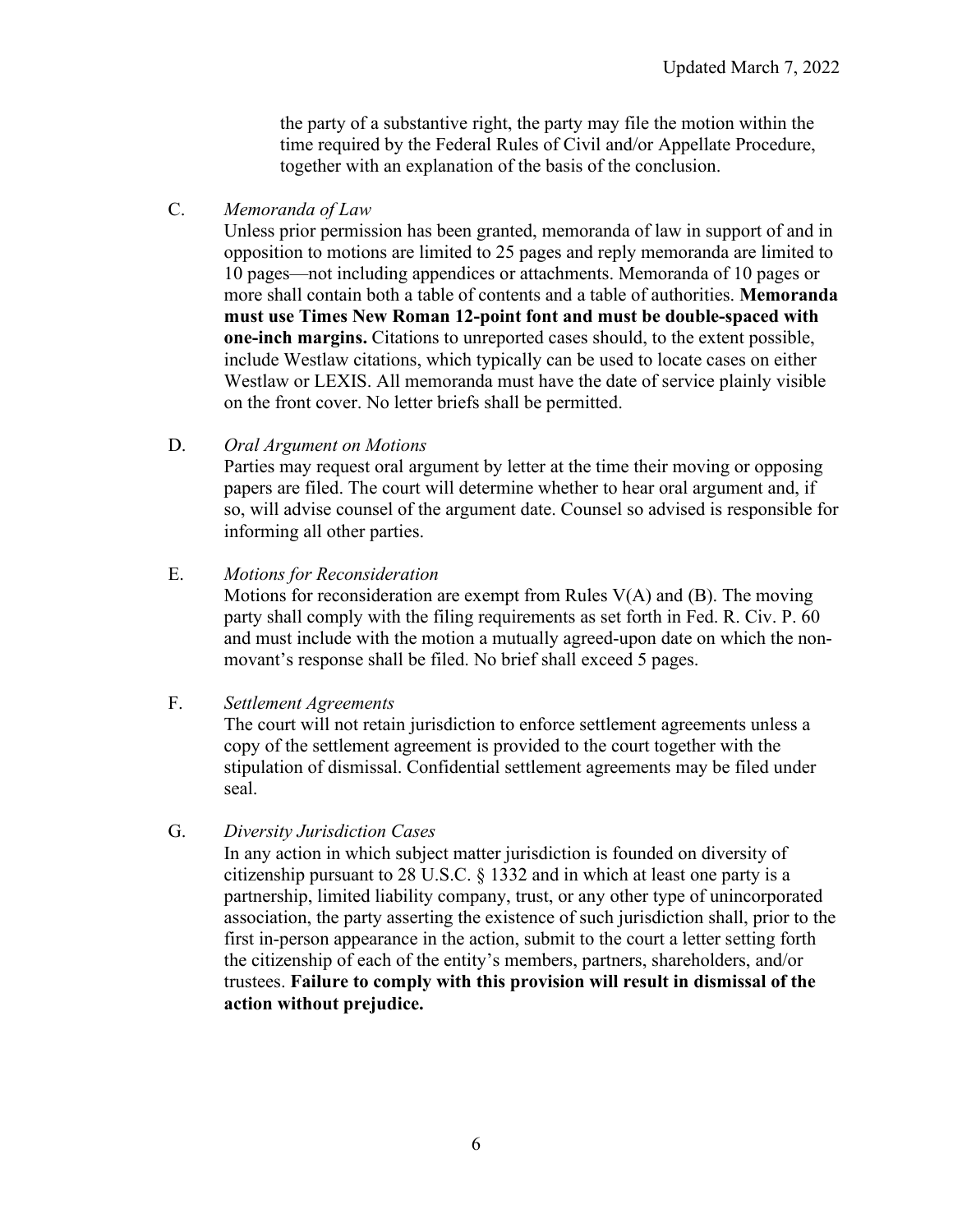## **VI. CRIMINAL MOTIONS**

### A. *Pre-Motion Conferences in Criminal Cases*

Counsel shall advise the court of any motions they want to file at a status conference scheduled by the court. If no status conference has been scheduled, counsel shall request a pre-motion conference in writing and briefly state the grounds for such motion.

If any party concludes in good faith that delaying the filing of a motion, in order to comply with any aspect of these individual practices, will deprive the party of a substantive right, the party may file the motion within the time required by the Federal Rules of Criminal and/or Appellate Procedure, together with an explanation of the basis for the conclusion.

B. *Filing of Motion Papers*

For all cases where electronic filing is required (see Rule II above), each party shall be responsible for the electronic filing of its own motion papers at its respective due date. A courtesy copy of the notice of motion, memorandum of law, and other supporting papers shall be served on the other parties along with a cover letter setting forth whom the movant represents and the papers being served in accordance with the briefing schedule. The adversary is responsible for providing the movant with a courtesy copy of its opposition papers for inclusion in the submission to Chambers. As provided in Rule  $V(B)(2)$ , the movant shall send a courtesy copy of the motion papers to the court once the motion has been fully briefed. Courtesy copies must conform to Rule II(F).

Unless otherwise stated in this subsection or directed by the court, follow Rule V(B)(3) above.

C. *Memoranda of Law* 

Unless prior permission has been granted, memoranda of law in support of and in opposition to motions are limited to 25 pages and reply memoranda are limited to 10 pages—not including appendices or attachments. Memoranda of 10 pages or more shall contain both a table of contents and a table of authorities. **Memoranda must use Times New Roman 12-point font and must be double-spaced with one-inch margins.** All memoranda must have the date of service plainly visible on the front cover. *No letter briefs shall be permitted*.

D. *Oral Argument on Motions*

Parties may request oral argument by letter at the time their moving or opposing papers are filed. The court will determine whether to hear oral argument and, if so, will advise counsel of the argument date.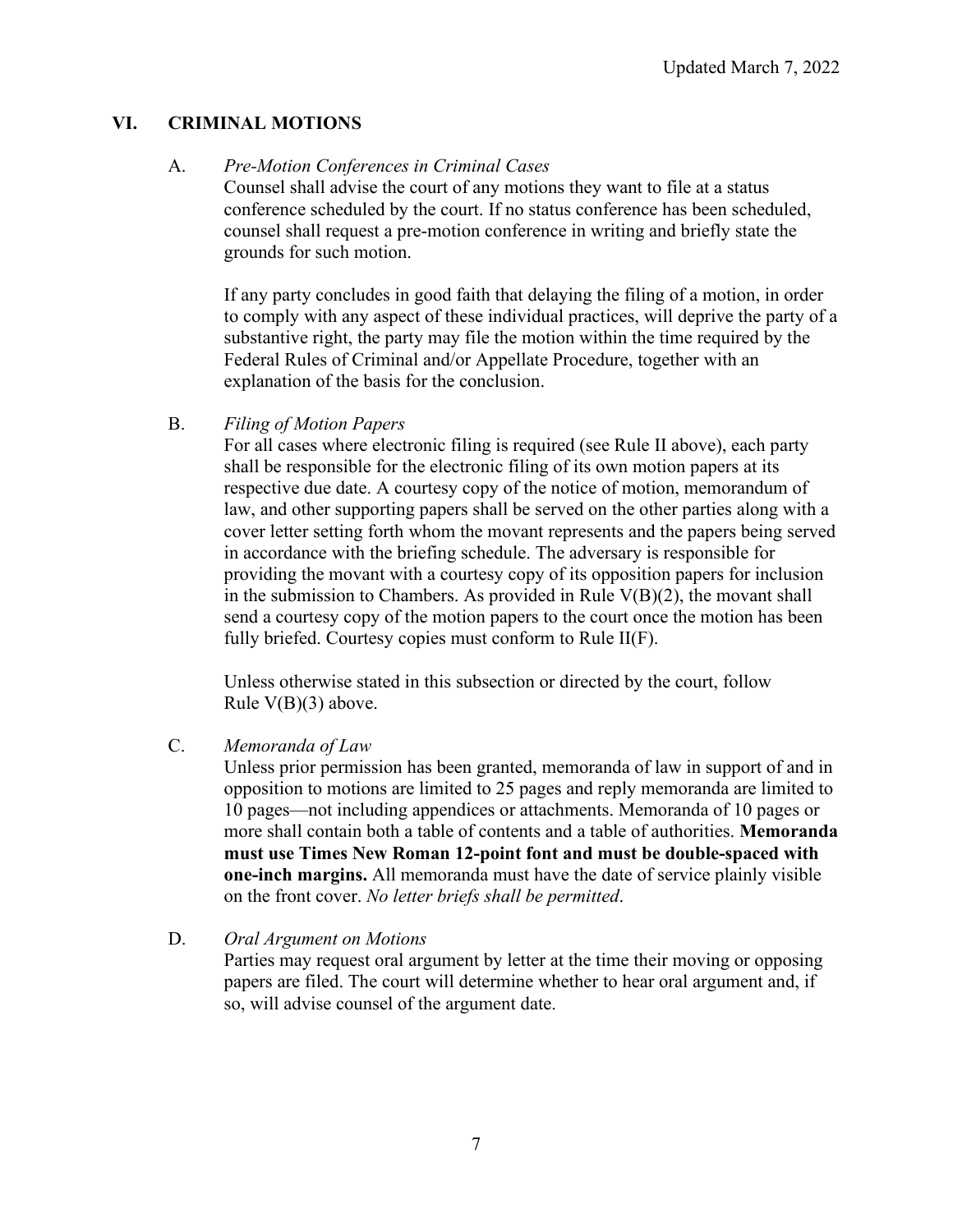## **VII. PRETRIAL PROCEDURES**

### A. *Joint Pretrial Orders in Civil Cases*

Unless a motion for summary judgment is pending or as otherwise ordered by the court, within 60 days from the date for the completion of discovery in a civil case, under the supervision of the magistrate judge, the parties shall submit to the court for its approval a joint pretrial order, which shall include the following information:

- 1. The full caption of the action.
- 2. The names (including firm names), addresses, and telephone and fax numbers of trial counsel.
- 3. A brief statement by plaintiff as to the basis of subject matter jurisdiction, and a brief statement by each other party as to the presence or absence of subject matter jurisdiction. Such statements shall include citations to all statutes relied on and relevant facts as to citizenship and jurisdictional amount.
- 4. A brief summary by each party of the claims and defenses that party has asserted which remain to be tried, without recital of evidentiary matter, and including citations to all statutes relied on. Such summaries shall identify all claims and defenses previously asserted which are not to be tried.
- 5. A statement by each party as to whether the case is to be tried with or without a jury, and the number of trial days needed for that party.
- 6. A statement as to whether or not all parties have consented to trial of the case by a magistrate judge (without identifying which parties have or have not so consented).
- 7. Any stipulations or statements of fact or law which have been agreed to by all parties.
- 8. A list of the names and addresses of all witnesses, including possible witnesses who will be called only for impeachment or rebuttal purposes and so designated, together with a brief statement of the expected testimony of each witness. Only listed witnesses will be permitted to testify except when prompt notice has been given and good cause shown.
- 9. A designation by each party of deposition testimony to be offered in its case in chief, with any cross-designations and objections by any other party.
- 10. A schedule listing exhibits to be offered in evidence and, if not admitted by stipulation, the party or parties that will be offering them. The schedule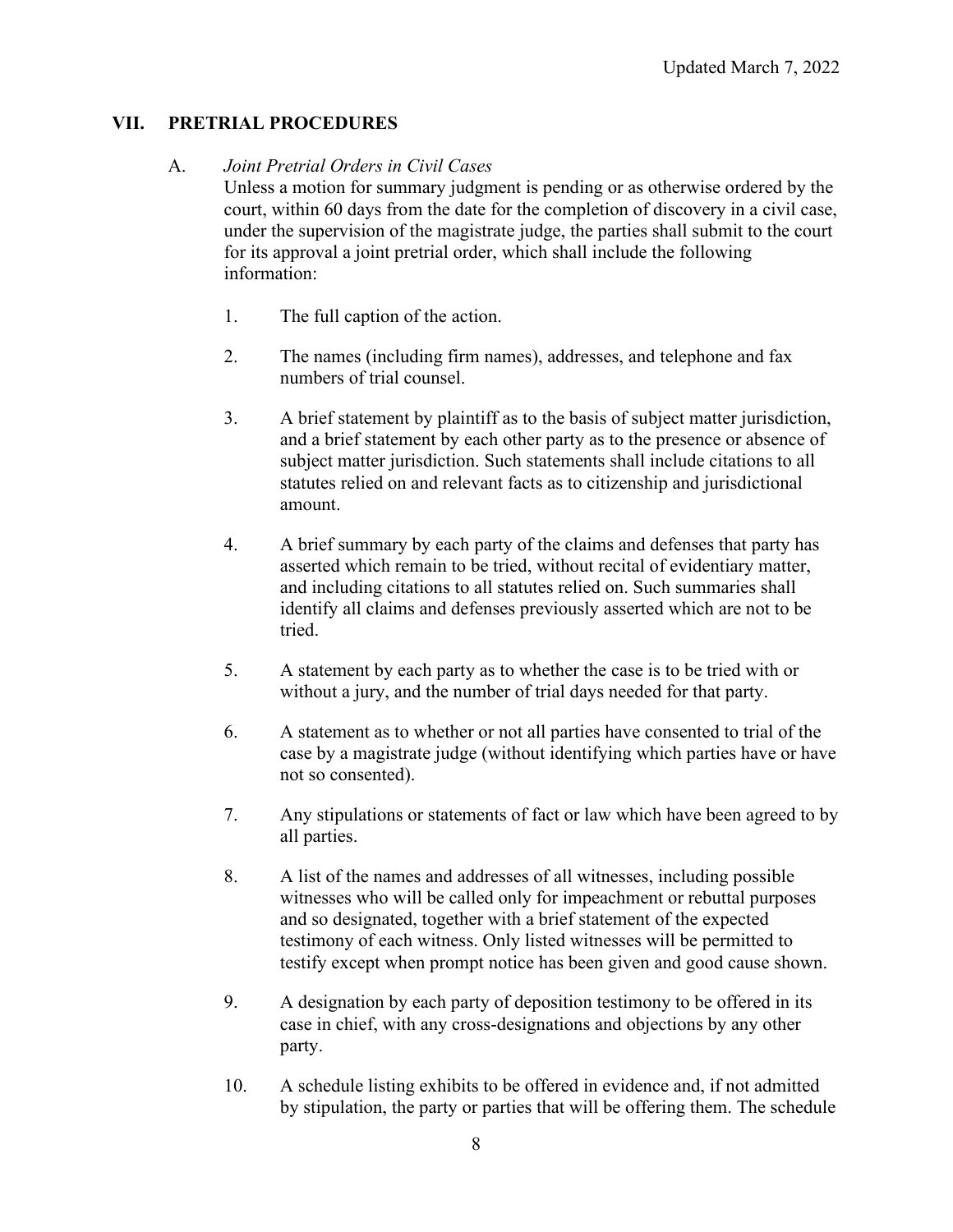will also include possible impeachment documents and/or exhibits, as well as exhibits that will be offered only on rebuttal.

The parties will list and briefly describe the basis for any objections that they have to the admissibility of any exhibits to be offered by any other party. Parties are expected to resolve before trial all issues of authenticity, chain of custody, and related grounds. Meritless objections based on these grounds may result in the imposition of sanctions.

Only exhibits listed will be received in evidence except for good cause shown.

### B. *Filings Prior to Trial in Civil Cases*

Unless otherwise ordered by the court, the following procedures shall be followed:

- 1. Motions *in limine*: Motions addressing evidentiary or other trial-related issues which should be resolved *in limine* must be filed no later than 30 days before commencement of jury selection. Responses, if any, shall be due 5 days later. Oral argument, if necessary, shall be scheduled at the convenience of the court.
- 2. Proposed *voir dire* questions, jury instructions, and verdict sheet: Parties shall submit a hard copy of such materials and a compact disc or USB flash drive in Microsoft Word format no later than 20 days before commencement of jury selection. Requests to charge should be limited to elements of the claims, damages sought, and defenses. General instructions will be prepared by the court.
- 3. A detailed statement regarding damages and other relief sought for each claim, no later than 20 days before commencement of jury selection.
- 4. In non-jury cases, a statement of the elements of each claim or defense involving each party, together with a summary of the facts relied upon to establish each element, no later than 20 days before the commencement of trial.
- 5. A pretrial memorandum in any case where a party believes such would be useful, no later than 20 days before the commencement of trial.

## C. *Filings Prior to Trial in Criminal Cases* Unless otherwise directed by the court, the following procedures shall be followed:

1. Motions *in limine*: Motions addressing evidentiary or other trial-related issues which should be resolved *in limine* must be filed no later than 45 days before commencement of jury selection. Responses, if any, shall be